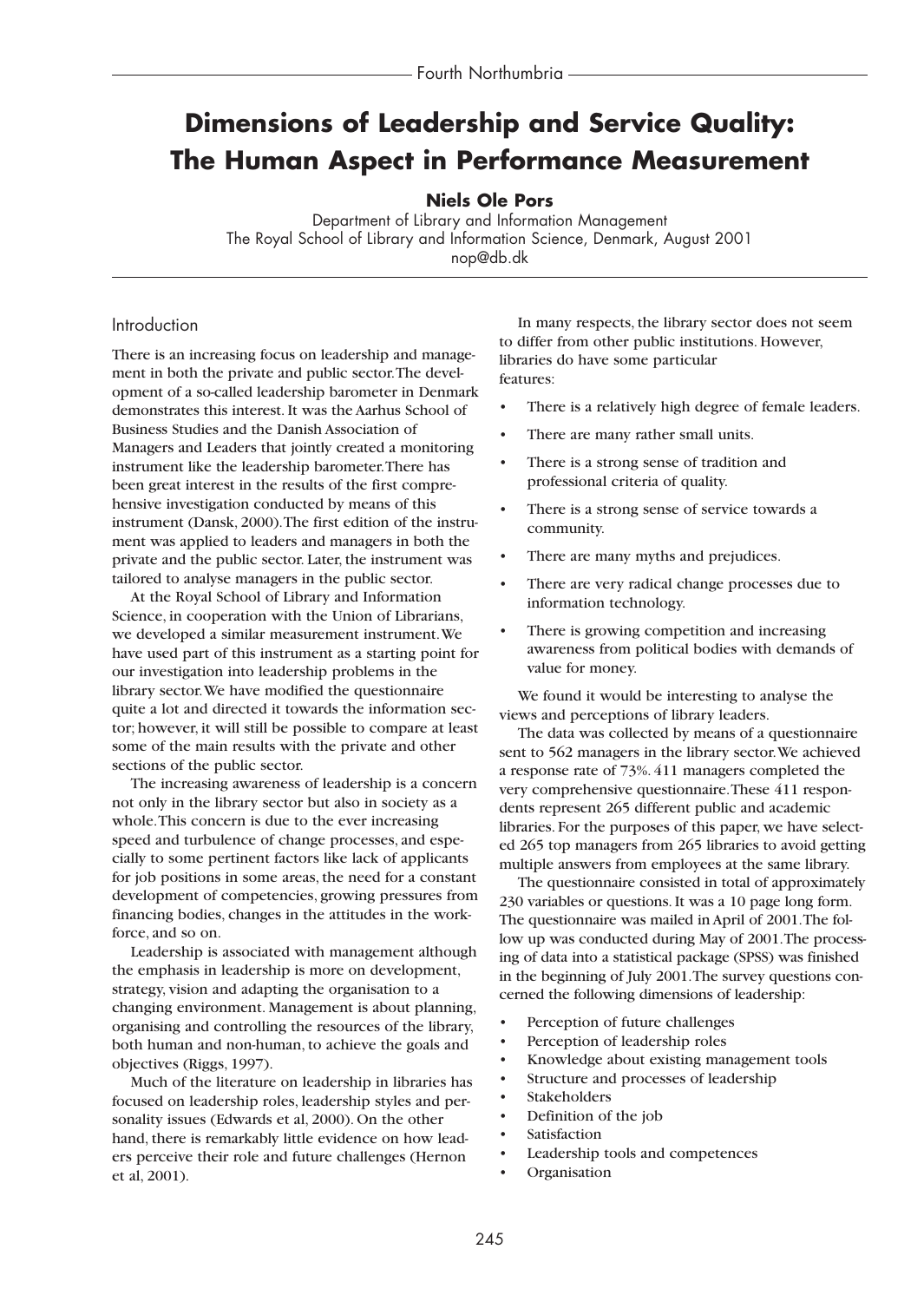Demographic variables like the number of employees, type of library, the degree of digitalisation and use of service quality tools.

It is useful to start with a short characterization of the sample group in regards to the type and size of the libraries and the gender of the directors.The sample consists of 265 libraries. 215 are public libraries and 50 are academic libraries.The size of the libraries is based on the number of employees.The distribution of size is independent of the type of library.There is no gender difference in relation to type of library.There is a slight tendency that male directors lead bigger libraries. By looking at the kind of responsibilities, we classified the leaders into 3 groups.

- Top-leader: leads a library with more than 51 employees or a library with more than 16 employees in addition with broader responsibilities
- Leader: is the director of a library with less than 50 employees
- Middle manager: will often be a deputy. From some of the libraries, the director did not answer the form but the deputy did.

This classification was based on the number of employees and the range of responsibilities. For example, some public library directors have responsibilities for all the cultural activities in a municipality.

We did not see any gender differences in relation to the level of management.

## The problem

We were primarily interested in relationships and associations between different dimensions of leadership qualities and dimensions of service quality.The service quality level of the library can be difficult to define.

However, in this context, we have defined it as the degree of digitalisation.This term means the extent of coverage of digital services and of digital tools like automatic devices for issuing documents.We focused on the user-oriented digital services.We also scrutinized the range of systematic assessments the libraries conduct on a regularly basis, such as analysing the collection in relation to user needs, user surveys, ethical guidelines, measurement of waiting times and so on. What we wanted to investigate in this paper was the possible relationship between two types of variables. We employed background variables like the size and type of the library, gender, position in the library, the degree of digitalisation or user orientation and the different attitudes and perceptions of the leaders.

At this state in the research process, the paper focuses more on the presentation of findings than theory development or discussion.

## The knowledge of library directors

One of the questions we asked dealt with the directors' knowledge of different leadership tools, including management theories and methodologies.We asked the respondents to classify their familiarity with 24 different leadership and management tools.Table 1 lists some of the results.

We have cross-tabulated by the size of the library simply to answer the research question about the association between the knowledge level and the number of employees.

Table 1 indicates that there is a positive relationship between library size and management's level of knowledge.The table below only includes the respondents that stated they possessed a comprehensive knowledge of the subject or issue.There are statistically significant differences among all the topics.

| Table 1: The proportion of respondents that claim they have a comprehensive knowledge about the topics and issues. |  |  |  |
|--------------------------------------------------------------------------------------------------------------------|--|--|--|
|--------------------------------------------------------------------------------------------------------------------|--|--|--|

| In $\%$                           | Proportion   | Size of library: number of employee |        |           |      |  |  |
|-----------------------------------|--------------|-------------------------------------|--------|-----------|------|--|--|
|                                   | <b>Total</b> | $<$ 7                               | $7-15$ | $16-50$   | >51  |  |  |
| Management by objectives          | 38.2         | 20.8                                | 31.7   | 51.7      | 78.1 |  |  |
| User surveys                      | 34.4         | 19.8                                | 34.4   | 40        | 65.6 |  |  |
| Development of competencies       | 26.7         | 12.8                                | 25     | 37.7      | 50   |  |  |
| Strategic planning                | 23.5         | 5.5                                 | 14.8   | 42.4      | 56.3 |  |  |
| Management based on contracts     | 21.2         | 12                                  | 14.8   | 25        | 53.1 |  |  |
| Value-based management            | 17.4         | 10.8                                | 16.9   | 20.7      | 31.3 |  |  |
| Performance related fee-structure | 16.5         | 10.3                                | 15.6   | 11.5      | 46.9 |  |  |
| <b>Benchmarking</b>               | 14.4         | 3.3                                 | 8.5    | <i>20</i> | 46.9 |  |  |
| Knowledge management              | 10           | 5.5                                 | 8.5    | 11.9      | 22.6 |  |  |
| Management information systems    | 6.4          | 1.1                                 | 3.3    | 7.1       | 25   |  |  |
| Balanced scorecard                | 4.1          | 1.1                                 | 3.4    | 3.3       | 15.6 |  |  |
| Image and Branding                | 3.7          | 3.3                                 | 0.0    | 1.7       | 15.6 |  |  |

*The numbers in italics signify statistically significant differences.*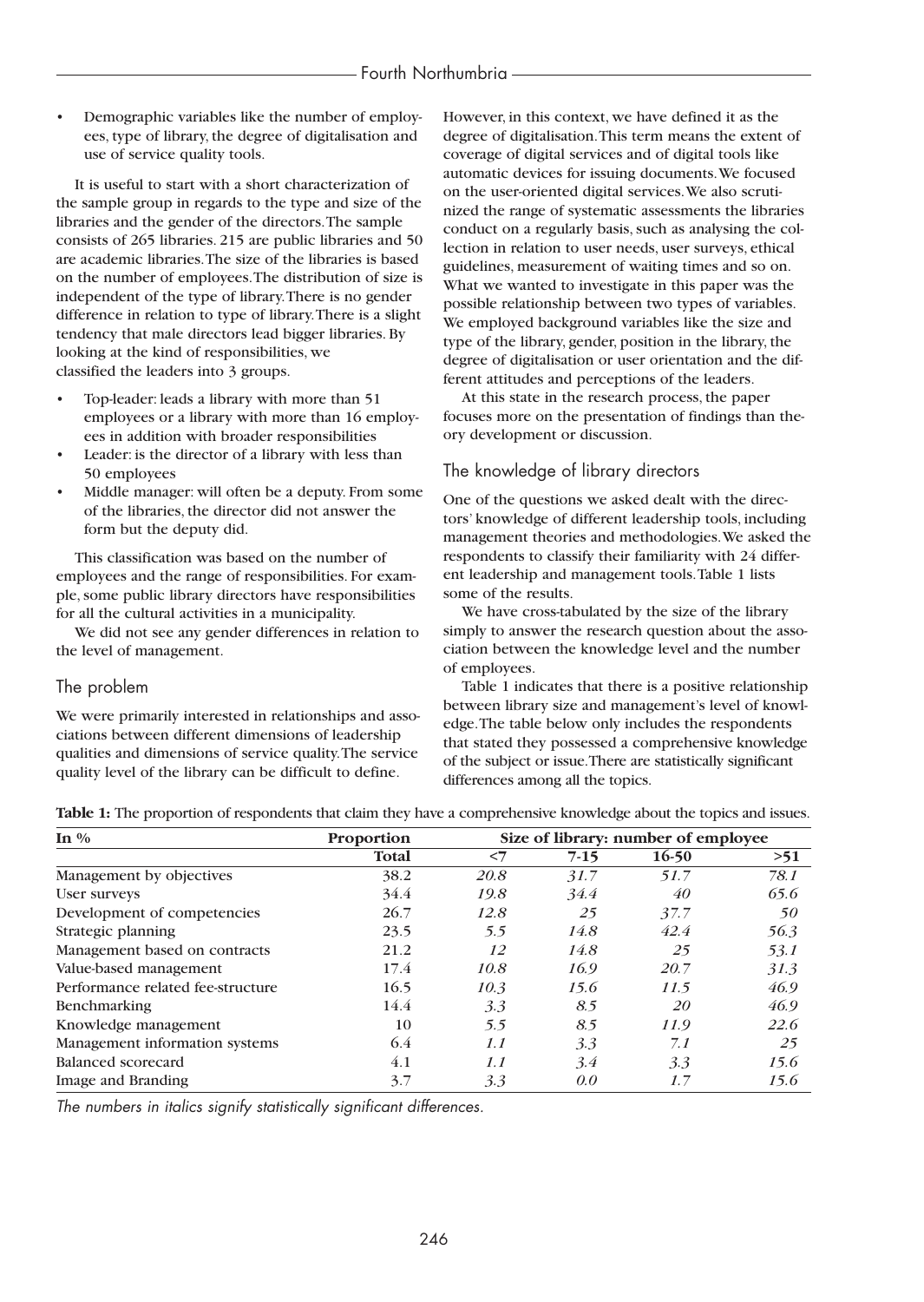These results are not that easy to interpret.A look at the total distribution indicates an increasing knowledge correlated with how long the issue has been on the market. On the other hand, most libraries do have obligations to manage by objectives, to employ development of competencies in strategic documents and they all have some system of performance-related pay.

The striking feature in Table 1 is the difference in the professed knowledge base according to library size. In general, the high perception of one's knowledge base correlates with the size of the library one manages. One can ask if you become a leader or manager at a large library because of the level of knowledge you have or one could hypothesise that you become a top figure because of your perception of your level of knowledge, which reflects certain personality traits. Especially the leaders and managers of the small libraries differ in respect to professed knowledge level.We have no reason to believe they possess unusual personalities.

When we test in relation to gender, we only find the issue of performance-related pay to be significant. Female managers claim a more comprehensive knowledge than their male colleagues.There is a slight tendency for male directors to know more about strategic planning.

We asked the respondents in which areas they perceived that they needed to upgrade their skills and competencies.The issues we asked about were partially overlapping with the issues in Table 1.

We have run an ANOVA-test.There are statistically significant differences in all issues with the exception of the issue of networked-based organisation.

We also ran an ANOVA-test related to gender and this test shows that female directors perceive their need for upgrading of competencies as greater than male directors for the following issues: change management, personal competencies, quality management, team management and knowledge management. Placed in relation to Table 1 and the tests run there, we do have an indication that the female directors perceive their need for competency development as greater than their male colleagues.

The ranking indicates an aspiration to be at the frontline of management. It is the hot topics that come first in the list.There are some interesting differences according to library size.Team management is less important in the small libraries.This is also the case for networking.The leaders and managers of libraries of different sizes also tend to rank their need for updating of competencies differently.

|                | <b>Table 2:</b> The respondents' perceptions of their need for own development of competencies. Averages based on |
|----------------|-------------------------------------------------------------------------------------------------------------------|
|                | a scale from 1 to 7. (Seven indicates a great need for upgrading. 1 indicates no need for upgrading of            |
| competencies.) |                                                                                                                   |

|                                      | Total |       | Size of library: number of employee |         |     |
|--------------------------------------|-------|-------|-------------------------------------|---------|-----|
|                                      | Mean  | $<$ 7 | $7-15$                              | $16-50$ | >51 |
| Value-based management               | 4.7   | 4.5   | 5.1                                 | 4.8     | 3.9 |
| Change management                    | 4.6   | 4.6   | 5.0                                 | 4.7     | 3.9 |
| Quality management                   | 4.6   | 4.6   | 5.1                                 | 4.5     | 4.6 |
| Knowledge management                 | 4.5   | 4.3   | 4.9                                 | 4.5     | 4.0 |
| Development of personal compe-tences | 4.2   | 4.5   | 4.0                                 | 4.4     | 3.2 |
| Network based organisation           | 4.2   | 3.9   | 4.4                                 | 4.4     | 4.2 |
| Management by teams                  | 3.9   | 3.7   | 4.5                                 | 4.0     | 3.4 |
| Management by objectives             | 3.9   | 4.0   | 4.4                                 | 3.6     | 2.8 |
| Economic issues and problems         | 3.2   | 3.4   | 3.9                                 | 2.8     | 2.2 |

The picture we get from Table 2 is that directors at large libraries perceive a lesser need for personal upgrading.There are exceptions in relation to networking and quality management, but as a whole, the picture is consistent with the data in Table 1.The higher your knowledge level, the lesser the perceived need for updating it. But it is also evident that one's perception of a comprehensive knowledge base influences the perceived need of competency development.

In Table 1 we saw that the leaders of the small institutions perceived a rather low level of knowledge. It is interesting that they do not feel a huge need for updating.A preliminary explanation could be that many of the theories and tools embedded in the issues are of minor importance running a small library.

## Service quality levels

We will now present some indicators of the libraries' orientation towards service quality.We emphasise that our interpretation of service quality differs a lot from the standard definitions and it could be called inductive in character. In the context of the leadership project, we define service quality as the extent to which the library applies tools and tasks in relation to the users and in relation to ICT – technologies.

We find it pertinent to investigate which procedures the libraries have employed to increase customer focus or user-orientation.This means that we have been interested in issues like the adoption of user surveys, analysis of visitors, queuing, waiting times, use of quality indicators, benchmarking, complaint-management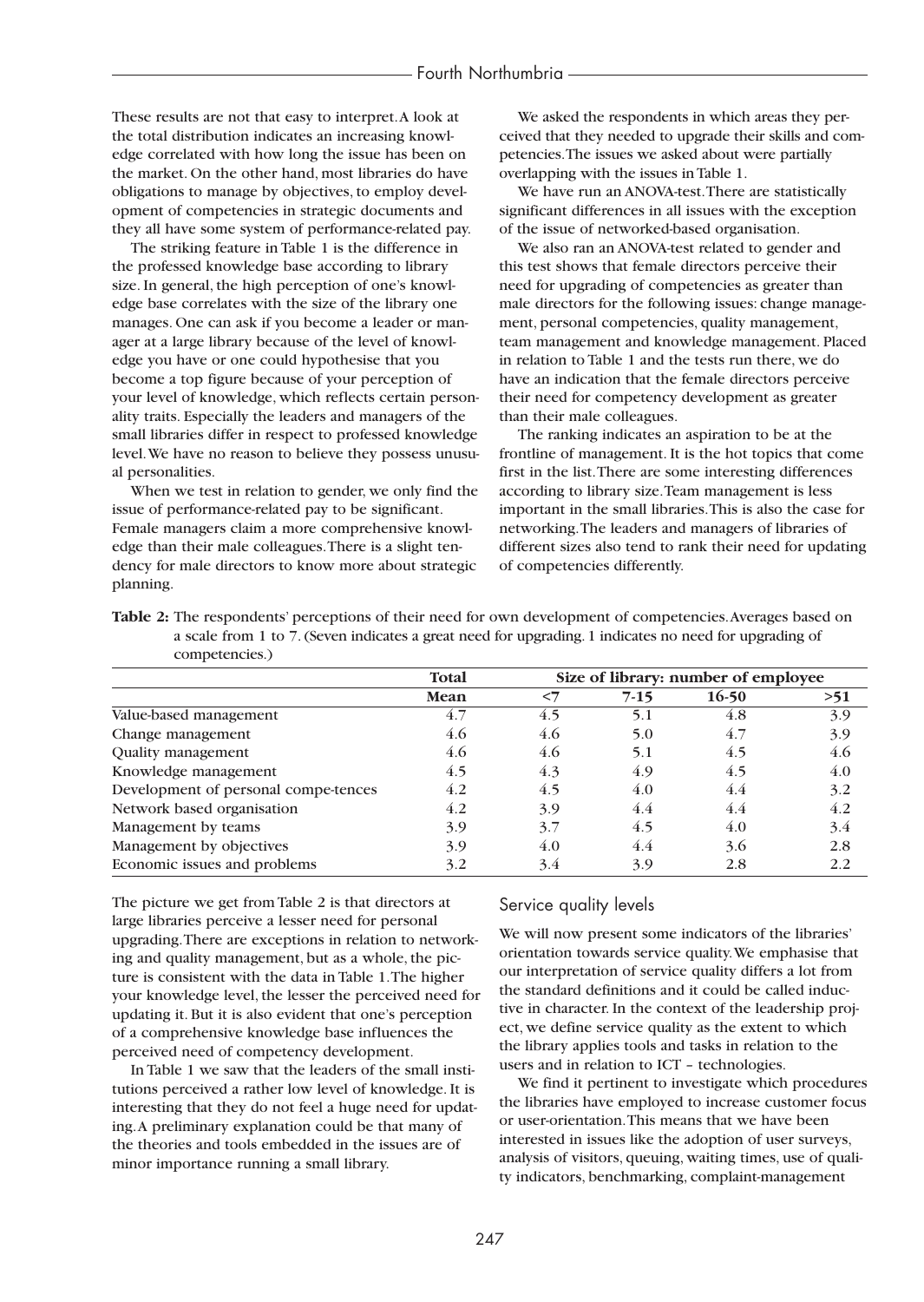#### Fourth Northumbria

systems, service standards and ethical guidelines.All these things are elements in a user-oriented library that emphasises service quality and user orientation.

We also see the application of different ICT – technologies as a measure for classifying libraries according to their level of digitalisation. In this context it is rele-

vant to ask if the library conducts teaching in the use of the Internet and if the library answers users' questions via e-mail. Other topics concern delivery of electronic documents to the e-mail address of the user and lending of e-books and electronic reading devices, among others.

**Table 3:** The proportion of libraries, which have conducted the following during the last 3 years or do give a special service.

| In $\%$                           | Total | <b>Type of library</b> |          |                | Size of library: number of employee |         |            |  |
|-----------------------------------|-------|------------------------|----------|----------------|-------------------------------------|---------|------------|--|
|                                   |       | public                 | academic | $<$ 7          | $7-15$                              | $16-50$ | >51        |  |
| Systematic traffic count          | 63    | 65                     | 54       | 35             | 71                                  | 88      | 88         |  |
| Service standards                 | 48    | 51                     | 38       | 32             | 43                                  | 66      | 76         |  |
| Analysis of remote use            | 41    | 39                     | 53       | 27             | 44                                  | 52      | 63         |  |
| Systematic user surveys           | 34    | 33                     | 37       | <i>20</i>      | 32                                  | 41      | 70         |  |
| Analysis of process time          | 23    | 18                     | 42       | 8              | 12                                  | 24      | 85         |  |
| Ethical guidelines for users      | 23    | 27                     | 8        | 18             | 20                                  | 27      | 41         |  |
| Ethical guidelines for staff      | 20    | 23                     | 6        | 12             | 17                                  | 22      | 49         |  |
| User/collection evaluation        | 18    | 15                     | 29       | 12             | 9                                   | 17      | 53         |  |
| Use of quality indicators         | 17    | 14                     | 28       | 6              | 9                                   | 21      | 55         |  |
| <b>Benchmarking</b>               | 16    | 14                     | 27       | $\mathfrak{Z}$ | 9                                   | 24      | 58         |  |
| Users' waiting times              | 13    | 12                     | 17       | 4              | 10                                  | 19      | 39         |  |
| ILL - investigations              | 12    | 10                     | 21       | 11             | 3                                   | 15      | 30         |  |
| Systematic complaint system       | 11    | 11                     | 11       | 4              | 6                                   | 16      | 30         |  |
| Queuing studies                   | 9     | 9                      | 9        | 3              | 3                                   | 9       | 39         |  |
| Teaching internet use             | 80    | 79                     | 85       | 72             | 82                                  | 83      | <i>100</i> |  |
| Answer users via e-mail           | 71    | 69                     | 79       | 66             | 80                                  | 64      | 79         |  |
| Delivery electronic doc to e-mail | 32    | 29                     | 49       | 27             | 33                                  | 29      | 56         |  |
| Individualised services           | 28    | 18                     | 71       | 28             | 23                                  | 23      | 39         |  |

*The numbers in italics indicate a statistically significant difference.*

The table indicates again that the size of the library is a pertinent factor. It is more important in general than the type of library.

Table 3 indicates the rank of initiatives the libraries have taken. Some of the issues are user oriented and others are more directed towards data collection for statistical purposes.The traffic count, for example, is a category that public libraries are asked to report to the national library authorities.

One third of the libraries have conducted some kind of user survey but only one out of five have investigated the collection in relation to user needs. One could argue that collection measures in relation to user needs are the true test of how customer-focused a library is. The inconvenience in terms of waiting times, queuing and possibilities of complaints are not issues that many libraries deal with on a systematic basis.The ethical guidelines are to a certain degree a direct response to the publics' access to Internet and serve as a way to try to control behaviour (Pors, 2001).The systematic use of quality indicators is not widespread, but together with the other indicators of user-orientation, we see that many of the libraries have invested a considerable amount of money and manpower in different qualityassurance systems.

The overall picture is that the large libraries have implemented much more of these systems than the

smaller ones. It is of course not surprising simply because the amount of work involved in many of these exercises.There are also remarkable differences between the public libraries and academic libraries. Some of these differences are possibly due to serving different user groups, but some of them can be explained by the different legal requirements.

Benchmarking is much more important in the academic libraries than in public libraries.This is partly due to the way they are financed.The mode of financing can also explain the focus on collections in academic libraries. Part of their financing structure depends on the number of issues. In such instances, the collection becomes rather important.

Nearly all of the libraries engaged in teaching activities concerning Internet use and most of the libraries used technology to deliver fast and prompt services to the users by means of e-mail, etc. It is difficult to categorize libraries in terms of degree of digitalisation.We have used some rather simple indicators. Electronic document delivery becomes more and more widespread. Over 70% of the academic libraries do give some kind of individualised service. It can be different search profiles, circulation of a selected set of journal, copies for content pages and the like.

A look at the level of digitalisation reveals interesting features. Only 10% of the libraries are involved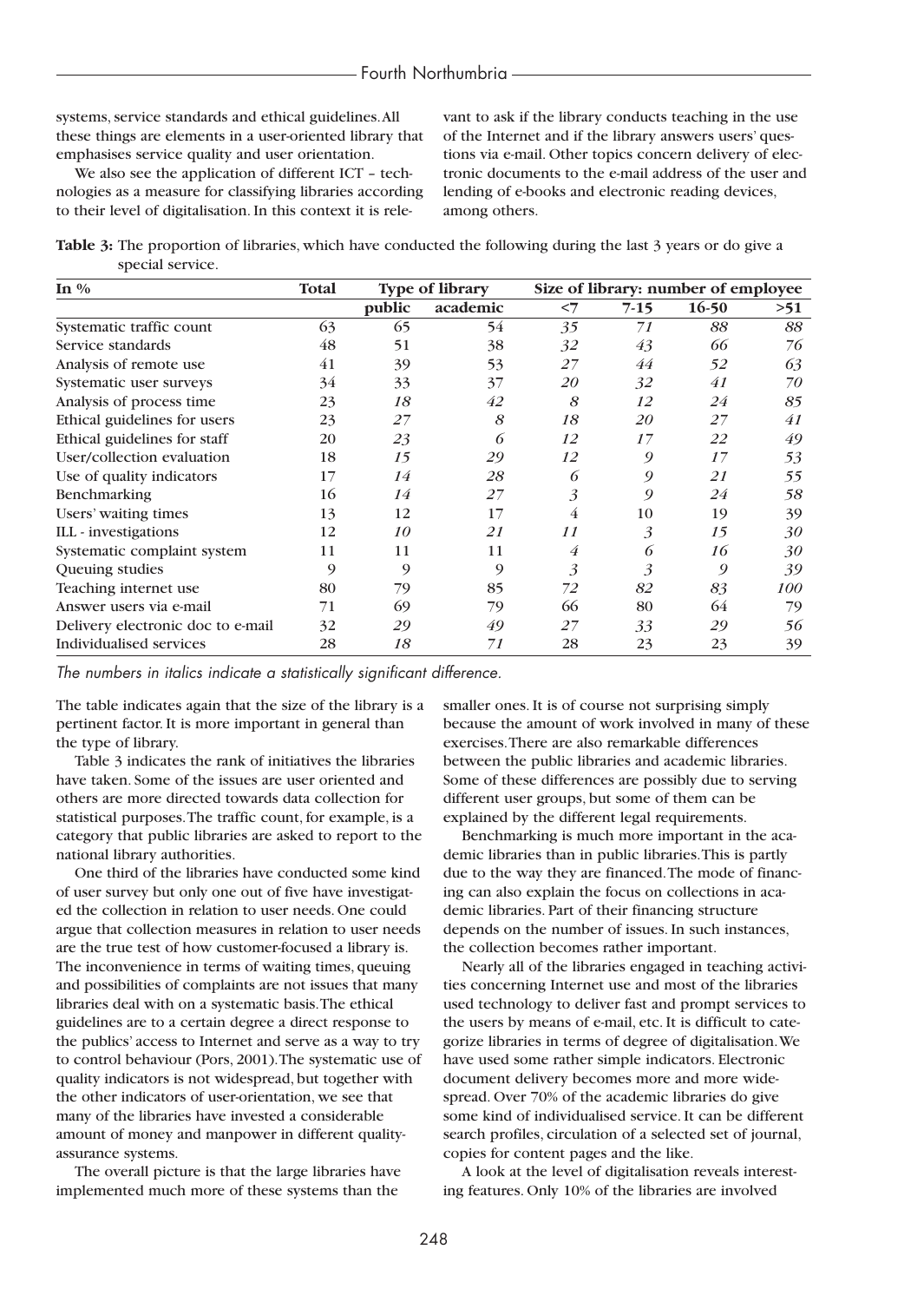actively in distance learning activities. It is the large and the smallest libraries that are ahead of the rest and the academic libraries are much more active in this area than the public libraries.

Tools like digital equipment for self-service are not widespread, but it is an option in nearly 20% of the libraries.The size plays a significant role.The public libraries are much more active in this area.Their average circulation is, of course, bigger which could explain that savings then tend to be more substantial.

Two thirds of all the libraries cooperated in consortia for buying licenses.The difference be-tween public and academic libraries was not substantial.

One of the questions that was of interesting was the degree to which the library performed digital tasks for the community or mother institution of which they were a part.This was really a question about the library's impact. 18% of the libraries perform such tasks and there is no difference according to size. However, 50% of the academic libraries undertake

digital tasks for their institutions. Only 12% of the public libraries do the same.

It has proved rather useful to classify libraries according to their degree of digitalisation.

### The perception of future leadership challenges

In the previous paragraphs we have investigated some very remarkable differences in the perceived knowledge – base of the library managers.We have also seen that the number of service tools or management tools employed differs very much, especially according to the size of the library.

A very important aspect of leadership is thinking about the future. Do library mangers differ in their perception of future challenges according to some of the background variables used in this analysis? In the questionnaire, we asked about 24 challenges.We only use 10 here. Overall, there is a high degree of correspondence in the perception of the future challenges. But there are some interesting differences.

**Table 4:** The perception of future leadership challenges.Averages based on a scale from 1 to 7. 7 indicates that the issue will have a major importance in the future. 1 indicates that the issue will have a very minor or no importance in the future.

|                                     | <b>Total</b> | <b>Type of library</b> |     |      | Size of library: |        | Gender |  |
|-------------------------------------|--------------|------------------------|-----|------|------------------|--------|--------|--|
|                                     | Mean         | public academic        |     | < 51 | >51              | Female | Male   |  |
| Development of competence           | 6,2          | 6,2                    | 6,0 | 6,2  | 6,0              | 6,3    | 6.0    |  |
| Development of leadership qualities | 5,8          | 6.0                    | 5,3 | 5,5  | 5,6              | 6,0    | 5,6    |  |
| Co-operation with other partners    | 5,8          | 5,9                    | 5,3 | 5,9  | 5,3              | 5,9    | 5,7    |  |
| Recruitment of staff                | 5,5          | 5,6                    | 5,1 | 5,5  | 5,6              | 5,6    | 5,3    |  |
| Development of quality              | 5,4          | 5,5                    | 5,1 | 5,5  | 5,3              | 5,5    | 5,3    |  |
| Management by objectives            | 5,4          | 5,6                    | 5,3 | 5,5  | 5,3              | 5,8    | 5,3    |  |
| Value-based management              | 5,3          | 5,4                    | 5,6 | 5,3  | 5,3              | 5,5    | 4,9    |  |
| User orientation                    | 5,2          | 5,0                    | 5,9 | 5,1  | 5,5              | 5,2    | 5,2    |  |
| The Internet                        | 5,0          | 4,9                    | 5.7 | 4,9  | 5,5              | 4.8    | 5.3    |  |
| Generation of income                | 3,8          | 3.8                    | 3,4 | 3,7  | 3.8              | 3.9    | 3,5    |  |

*The numbers in italics indicate a statistically significant difference.*

If we look at the perception of future challenges in relation to the type of library we find statistical differences in all cases except the issue concerning income generation and quality development.There is no clear pattern. On some of the issues, managers in the public library sector tend to evaluate with higher averages. On some others, managers in the academic library sector tend to evaluate more highly.The academic sector looks at the Internet as a major challenge in the future. There are some interesting factors here. It is not surprising that development of competencies is seen as a major challenge.This is simply due to societal change processes and, of course, the ICT revolution. It is a bit more surprising that the customers of the library, in the issue "user-orientation", do not score higher.At the same time, one wonders a bit because income-generation is not really seen as a challenge.

The new Library act that passed the Danish parliament in 2000 opened up a huge increase in self-generated income in the public library system.The scope of different services increased but naturally, the budgets did not follow.The intention behind the act was to enable libraries to generate income to cover their extra expenses. Many of the challenges are internal and stafforiented. Few of the challenges are externally directed.

It is remarkable that the managers of different sized libraries do have nearly the same perception of future challenges. Directors in small and large libraries differ only in their perception of the need for external cooperation. In this analysis, we have recoded the 3 smaller groups of libraries into one group.The previous analyses showed that there was a certain similarity among at least some factors.

A hypothesis concerning the degree of digitalisation and the perception of future challenges is appropriate,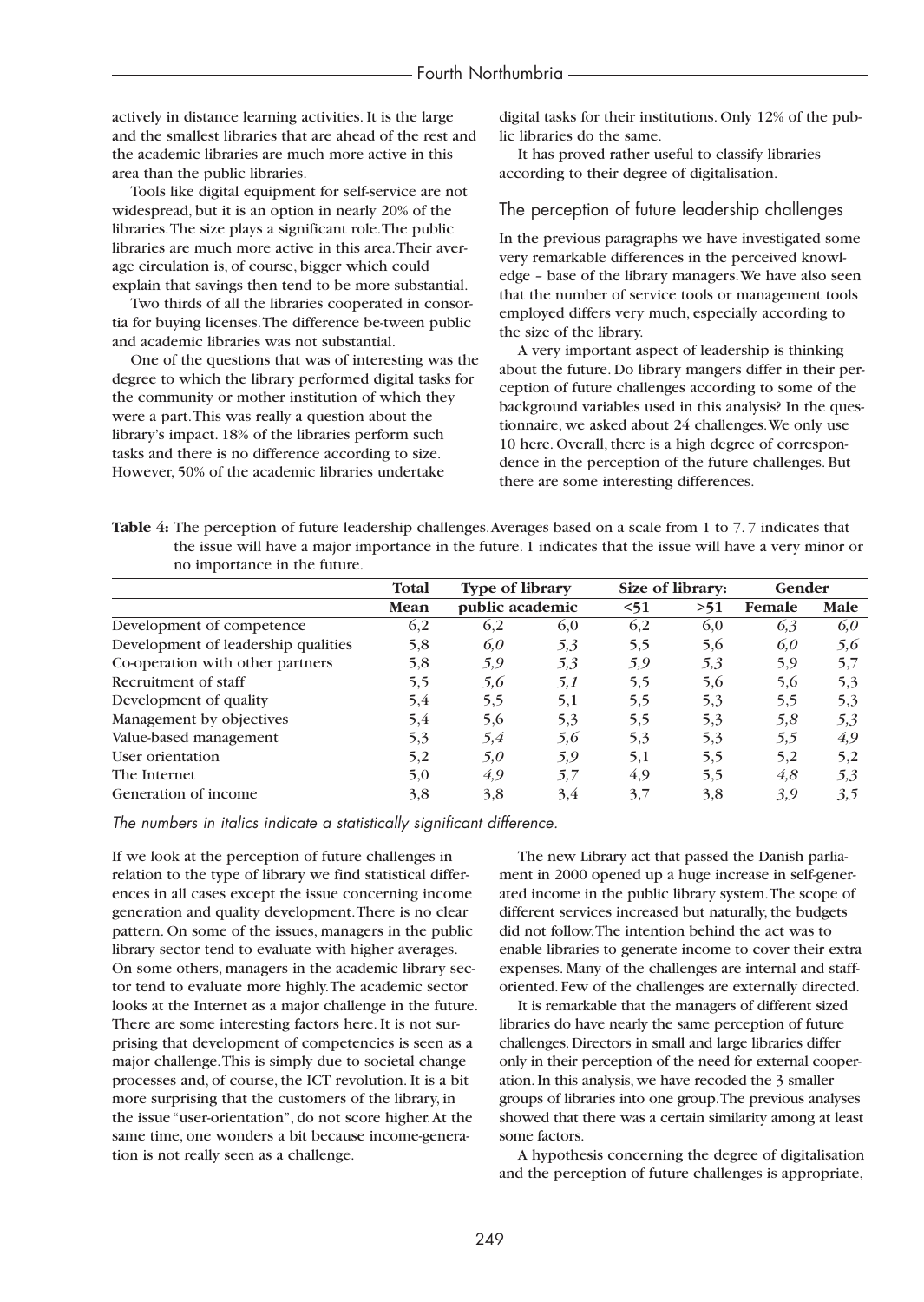but a T-test did not reveal any statistically significant difference between the perception of the future and the degree of digitalisation.

On the other hand we see that the gender of the director is an important factor in relation to the perception of the importance of future challenges.The perception differs in all instances except the 3 concerning co-operation, recruitment of staff, and quality development.

It is interesting that the gender factor seems to be of major significance when we look at the directors' perception of challenges. By and large, it appears that the leaders' perceptions do not correlate with at least some of the indicators of digitalisation.

The future challenges are not the same as the competencies the leaders judge will be important in their job over the next 3 years.

| Table 5: The proportion of leaders that claim that the following competencies will be of major significance in |  |  |
|----------------------------------------------------------------------------------------------------------------|--|--|
| their job in the next 3 years.                                                                                 |  |  |

| In $\%$                              | Total | <b>Type of library</b> |    |      | Size of library: |        | Gender |  |
|--------------------------------------|-------|------------------------|----|------|------------------|--------|--------|--|
|                                      | Mean  | public academic        |    | < 51 | >51              | Female | Male   |  |
| Openness and willingness to change   | 93    | 94                     | 92 | 93   | 94               | 96     | 90     |  |
| The ability to motivate and inspire  | 91    | 91                     | 90 | 90   | 94               | 95     | 84     |  |
| Ability to communicate               | 89    | 90                     | 82 | 88   | 91               | 94     | 82     |  |
| Seeing the broad picture             | 80    | 84                     | 65 | 79   | 88               | 83     | 76     |  |
| To possess self confidence           | 69    | 73                     | 55 | 69   | 73               | 76     | 59     |  |
| Decisiveness and getting things done | 68    | 69                     | 63 | 69   | 61               | 74     | 60     |  |
| Focused on goals and objectives      | 58    | 58                     | 54 | 57   | 61               | 60     | 54     |  |
| Empathy                              | 57    | 61                     | 43 | 58   | 52               | 62     | 50     |  |
| User-orientation                     | 56    | 53                     | 67 | 56   | 58               | 57     | 54     |  |
| Theoretical competencies             | 43    | 42                     | 45 | 46   | 21               | 50     | 32     |  |
| Understanding economic issues        | 43    | 46                     | 31 | 44   | 39               | 48     | 36     |  |
| Willingness to take risks            | 43    | 46                     | 29 | 43   | 46               | 45     | 41     |  |
| Ability to manage conflicts          | 38    | 38                     | 35 | 38   | 36               | 42     | 32     |  |
| IT knowledge                         | 37    | 34                     | 49 | 38   | 27               | 37     | 37     |  |
| Language skills                      | 16    | 13                     | 33 | 17   | 25               | 45     | 41     |  |
| Intercultural understanding          | 15    | 15                     | 14 | 17   | $\overline{4}$   | 17     | 16     |  |
| International experience             | 11    | 7                      | 26 | 10   | 17               | 15     | 8      |  |

*The numbers in italics indicate a statistically significant difference.*

Table 5 gives information about the leaders and managers perception of the requirements in their job in the near future.A wide range of the issues is humanoriented and it certainly appears that most of the managers find these softer topics significant.All the international issues come at the bottom of the ranking and the traditional discipline-oriented issues are rather low in priority.

There are only small differences in the estimation by leaders in the different types of libraries. Leaders in the public library tend to prioritise the need for the bigger picture and it is understandable because many of these libraries interact with the political and administrative level of the community on a daily basis.There are differences in the estimation of risk willingness and the need for language skills.

When we look at directors from libraries of different sizes, the most striking feature is the similarity in the perception of requirements for getting the job done in the future. There are differences if we look at the issue about professional qualifications. Simply, it signifies that leaders and managers in smaller libraries take an active part of the traditional work of a librarian.This factor can also explain the other issue about

intercultural understanding. One needs it when participating in user interactions.

The most interesting feature of Table 5 is the significant differences we see according to gender. Female and male leaders tend to judge the requirements of the job differently. It is not just the human-related issues that are ranked differently.Also, harder topics like focus on goals and getting things done are ranked differently according to gender. It is also striking that female leader perceive that the job require theoretical competencies much more than their male colleagues.

# **Conclusion**

This presentation is the first analysis of a large and comprehensive body of material about li-brary leadership.This paper has just ploughed the surface, but some interesting results have come up. Here, it must be emphasised that the analysis is preliminary and it has only involved a minority of the many variables.

It is evident that female and male leaders perceive future challenges and job requirements differently. It is interesting that leaders at libraries of very different sizes have very similar rankings of future challenges.